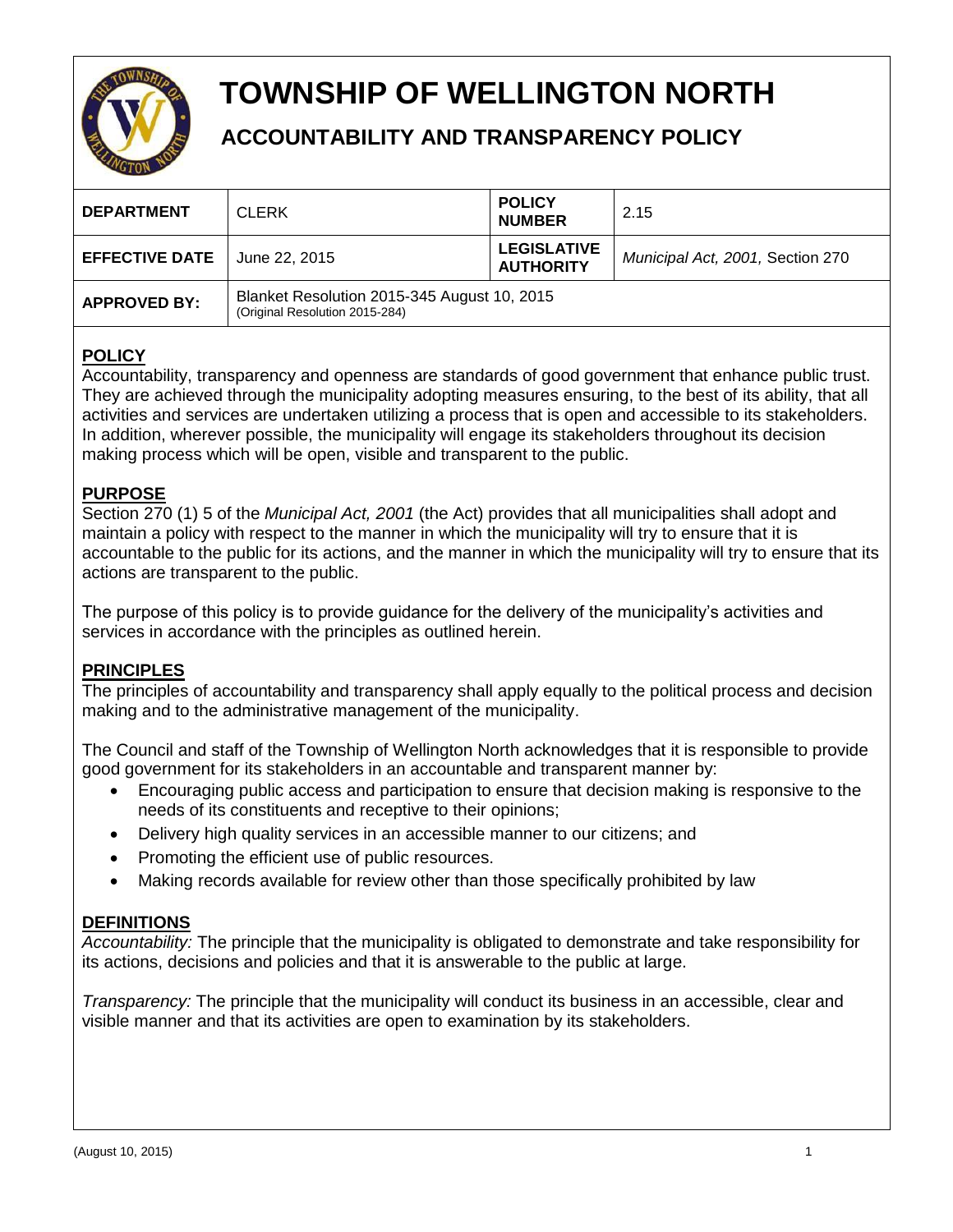#### **PROCEDURES AND PRACTICES:**

#### **1. Financial Matters**

The municipality will be open, accountable and transparent to its stakeholders in its financial dealings as required under the Act. Some examples of how the municipality provides such accountability and transparency are as follows:

- Internal/external audit
- Reporting/statements
- Long term financial planning
- Asset management
- Purchasing/procurement policy
- Sale of land
- Budget process, including service analysis
- Open and inclusive priority setting
- Development Charges
- Fees and Charges

#### **2. Internal governance**

The municipality's administrative practices ensure specific accountability on the part of its employees through the following initiatives:

- Code of conduct for staff
- Performance management and evaluation
- Orientation/continuing education
- Health and Safety
- Compensation/benefit
- Responsibility for ensuring that administrative practices and procedures recognize Council's commitment to accountability and transparency (CAO)
- Employee policy manual including but not limited to:
	- Workplace harassment policy
	- Workplace violence policy
	- Absence from Work
	- **Bereavement Leave**
	- Code of Ethics
	- Complaints
	- Discharge
	- Discipline
	- Documentation
	- Dress Code
	- Drugs and Alcohol
	- E-Mail, Internet and Computer Use
	- Employee Benefits
	- Employment Status Date
	- Freedom of Information and Protection of Privacy
	- Hiring Procedure
	- Hiring and Promotion (Conflicts of Interest)
	- Hours of Work
	- Jury Duty and Attendance in Court
	- Leave of Absence
	- Loss of Driving Licence
	- Notice of Job Vacancy
	- Overtime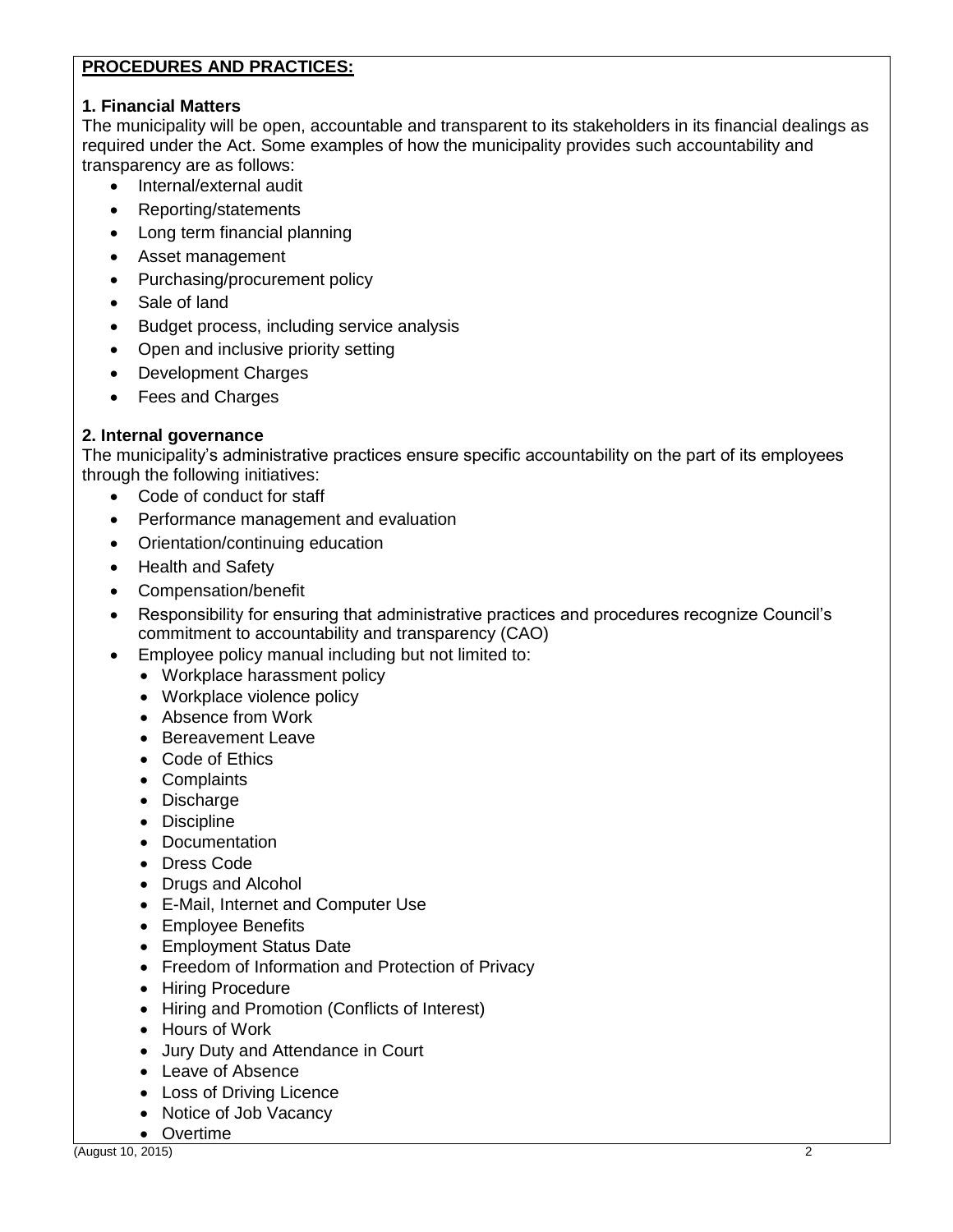- Professional Development and Training
- Rest Periods
- Retirement/Separation
- Safety
- Sick Leave/Family Leave
- Statutory Holidays
- Storm Closings/Snow Days
- Telephones
- Termination Date
- Theft
- Tuition Assistance
- Vacation
- Workers Compensation

#### **3. Public Participation**

The municipality ensures that it is open and accountable to its stakeholders through implementing processes outlining how, when and under what rules meetings will take place.

The municipality's meetings will be open to the public when and as required under the Act, and members of the public will have an opportunity to make delegations or comments in writing on specific items at these meetings. In addition, the municipality has adopted policies which ensure that participation by the public can be meaningful and effective, through timely disclosure of information by various means including print media, websites, etc.

Some specific examples include but are not limited to:

- Code of Conduct for members of Council
- Procedural By-Law
- Inclusive strategic planning
- Delegation rules
- Records retention
- Planning processes
- Provision and procedures for Notice Policy
- Closed Meeting Investigator
- Sale of Land Policy and procedures

#### **4. Actions to promote accountability and transparency**

Schedule "A" attached provides a number of actions that have been established by the Township to promote accountability and transparency.

#### **POLICY REVIEW AND PROCEDURE**

This Policy will be reviewed as required, but in any case no later than five (5) years from the date of the most recent review. The Clerk will be responsible for initiating the review of this Policy.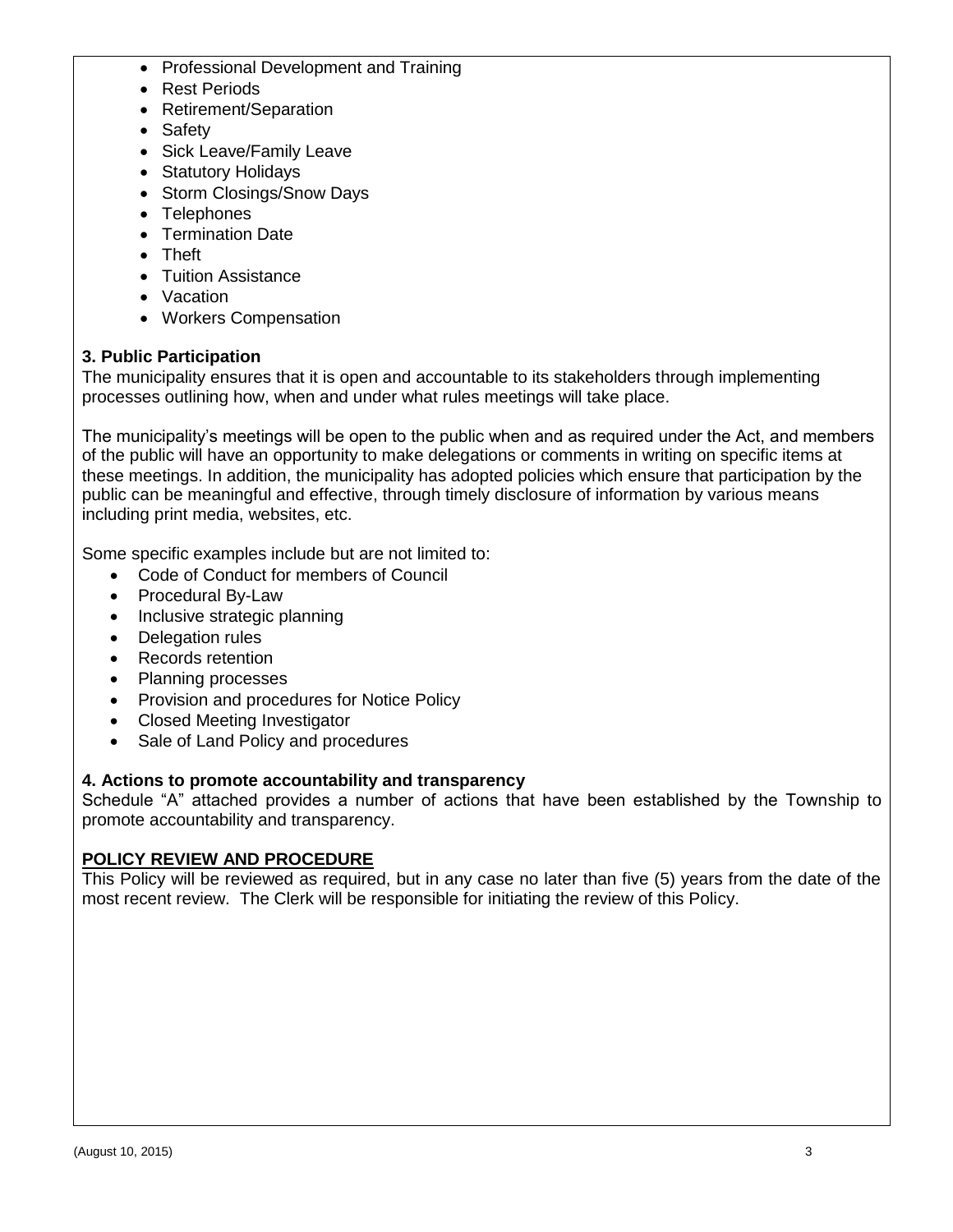#### **ACCOUNTABILITY AND TRANSPARENCY**

Agendas, supporting documentation and Minutes of the Council are posted on the Township's website no later than 12 noon on the Friday prior to the meeting date.

Closed Session Committee and Council Agendas identify the title of the item wherever possible and the criteria or reason for the closed meeting.

Quarterly Budget Reports advise members of Council and the public as to the status of the budget expenditures and flag any areas of concern.

The Sale of Land By-Law/Policy sets out the procedure for the sale or disposal of Township owned land.

The Purchasing/Procurement By-Law/Policy identifies the process for the purchase of goods and services.

The Hiring Policy provides for the hiring of Township staff and addresses such matters as the hiring of relatives and the process to be followed in recruitment of new staff. Employment opportunities are posted on the Town's website and are advertised generally.

The Notice Requirements By-Law/Policy provides for the giving of notice to the public in respect of various matters.

Council has adopted a Code of Conduct for members of Council, which provides that members of Council shall carry out their duties in an impartial and objective basis and addresses such matters as conflict of interest, release of confidential information, etc.

Council has adopted a code of Conduct for Staff which requires staff to carry out their duties on an impartial and objective basis and addresses such matters as conflict of interest, release of confidential information, acceptance of gifts and invitations, etc.

With respect to tax write-offs and uncollectibles, a report is prepared to Council and the public, for the purpose of considering write-offs and uncollectibles.

Public Meetings are scheduled in accordance with the requirements of the *Planning Act*. Where Council believes that there is sufficient reason to schedule more than the one Public Meeting required by the *Act*  in order to provide additional information and opportunity for the public to be heard, additional Public Meetings are held.

The Town prepares financial statements, which are audited by the Town's external auditor and are approved by Council. Once approved, the Audited Financial Statements are posted on the Town's website.